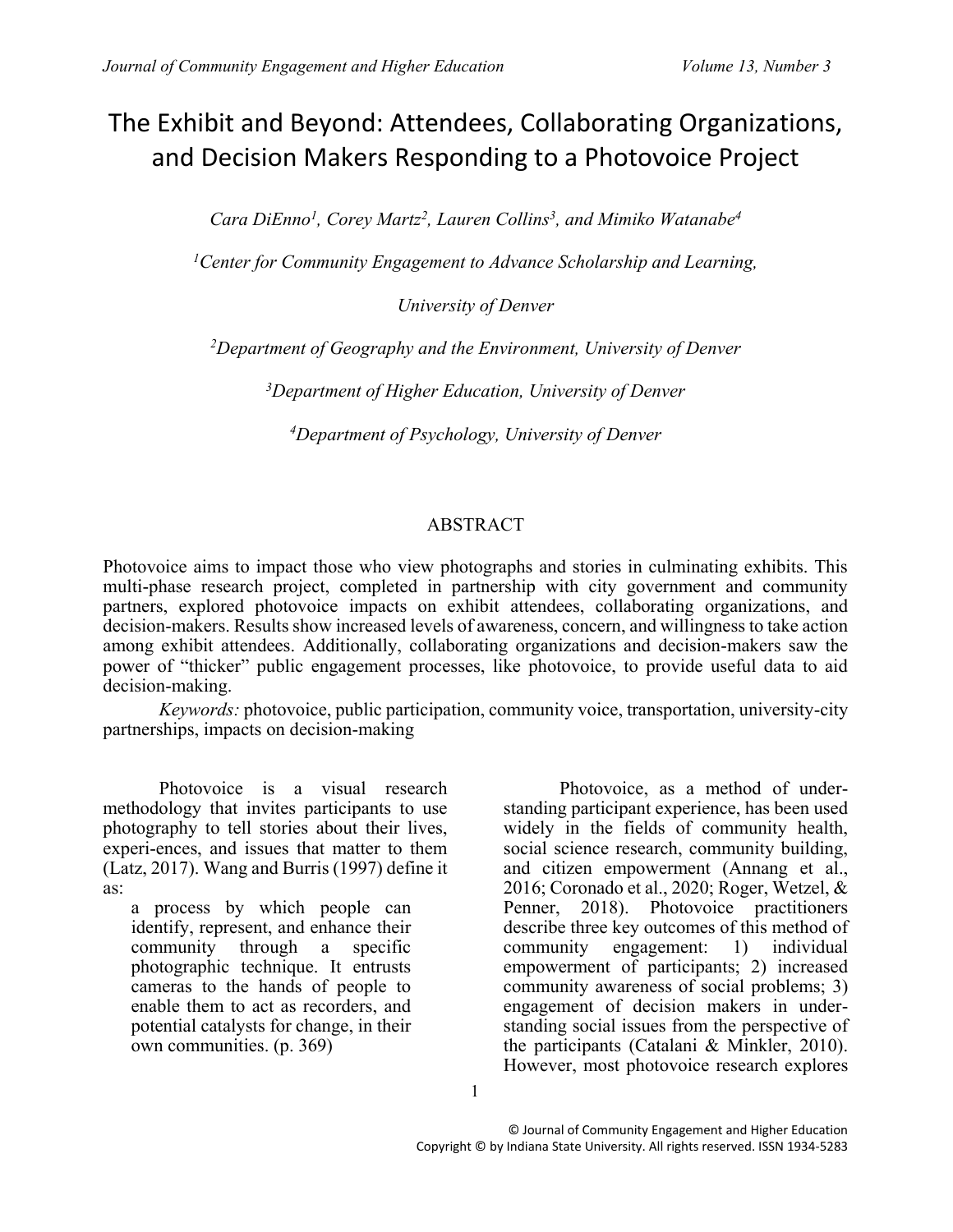individual empowerment through participation and increased collective awareness of social problems and their root causes. Although engaging decision makers and increasing community awareness is commonly cited as an outcome, limited research assesses how decision makers or others are impacted (if at all) by viewing the photographs, or if stories shared by photovoice participants affect their decision-making (Liebenberg, 2018). Similarly, limited research assesses how deliberative public participation processes, including photovoice, affect public policy (Nabatchi & Amsler, 2014). By understanding how decision makers and others respond to the photographs, stories, and findings of photovoice processes, researchers and practitioners can improve the forums and formats of photovoice to better align with the stated outcomes of photovoice as a method of public participation.

In this study, we assessed how a range of stakeholders who viewed and engaged with a photovoice project, from exhibit attendees to collaborating organizations to city-level decision makers, responded to products of the project: photographs, stories, and the results of qualitative and quantitative assessments of the process. The photovoice project was a collaboration between a university, city government staff members, and transportation advocacy organizations, exploring the experiences of residents living along one of the deadliest traffic corridors in a large city in the western United States. Institutional Review Board (IRB) approval was solicited and granted for this project. Through a mixed-method exploratory study, we answer three research questions:

1. How do exhibit attendees of photovoice projects respond immediately after hearing and seeing the photographs and stories presented by participants?

2. What do staff members from collaborating organizations observe through their participation in the photovoice process?

3. How do decision makers respond to a presentation of the findings of photovoice projects, including impacts on participants; themes and stories from participant photographs, artist statements, and accompanying work; and responses from exhibit attendees?

# LITERATURE REVIEW

# **The Photovoice Process**

Photovoice is a participatory process where participants use cameras to document their lived experiences around a project topic or theme (Hergenrather, Rhodes, Cowan, Bardhoshi, & Pula, 2009). Photovoice has roots in Freire's (1970) "education for critical consciousness," feminist theory, and documentary photography (Wang & Burris, 1994). Since its inception in the late 1990s, photovoice has become widely used in fields from public health to environmental sustainability (Carlson, Engebretson, & Chamberlain, 2006). In this participatory process, participants serve as the experts and teachers, rather than facilitators or researchers filling these roles, because their photos and personal reflections are centered through the process (Harper, 1986). Participants whose lives are affected by the topic being explored share their views through visual and oral depictions, thus ensuring that engagement processes more accurately involve those most affected (Greene, Burke, & McKenna, 2018). By using photos as artifacts of daily experience, participants can convey important information to those who routinely make decisions that affect their daily lives. The process is grounded "in the understanding that policies derived from the integration of local knowledge, skills, and resources within affected populations will more effectively contribute to healthful public policy" (Wang, 1999, p. 187). The culminating exhibit, displaying the photographs and accompanying narratives, explicitly aims to impact decision makers. Holding an exhibit to display participants' photographs, where the participants themselves are present to discuss their stories, centers the voices of those who should be the most important actors in designing efforts to address their needs but who are often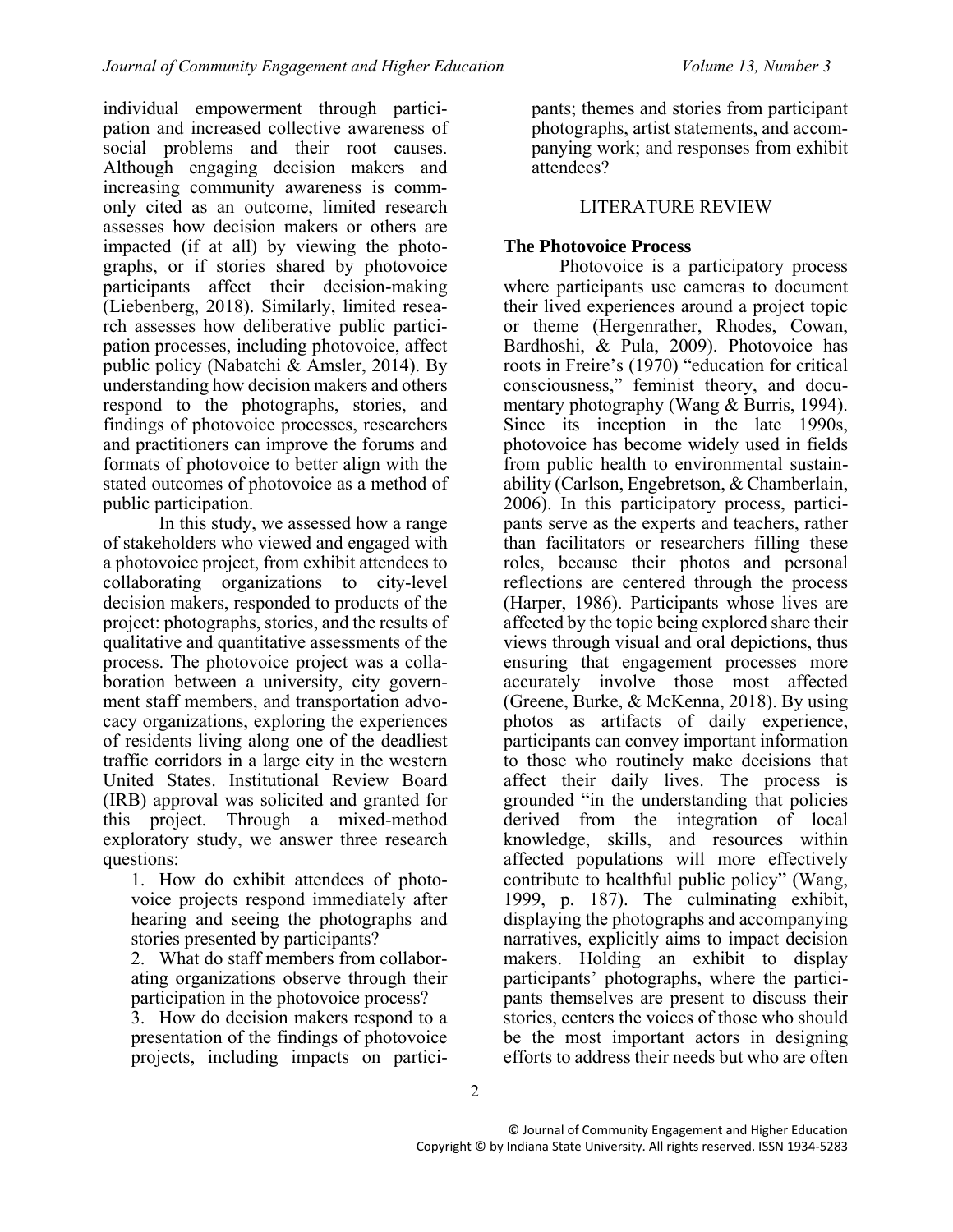not at the table or treated as stakeholders. Using images to represent lived experience can also provide the "possibility of perceiving the world from the viewpoint of the people who lead lives that are different from those traditionally in control of the means for imagining the world" (Ruby, 1991, p. 50).

### **How Cities Engage Residents in Decision-Making**

Public participation in government decision-making is a core tenet of democracy because it involves those who will be affected by decisions (Arnstein, 1969), yet public participation does not always occur during decision-making processes. This engagement is essential to the democratic knowledge production process (Chevalier & Buckles, 2013). Moreover, equitable public policy decisions necessitate that policy makers include all voices of those who are affected. Photovoice is a promising method for achieving these ends; however, consistent with Nabatchi and Amsler (2014) and Barrett, Wyman, and Coelho (2012), who point to limited understanding about how the design of more intensive public participation processes affect policy outcomes, there is little research that demonstrates whether or how photovoice projects ultimately influence or shape public policy. For this reason, it is important to ask what public participation is, what motivates governments to engage their residents in decision-making, and what public participation looks like.

Nabatchi and Leighninger (2015) define public participation as "an umbrella term that describes the activities by which people's concerns, needs, interests, and values are incorporated into decisions and actions on public matters and issues" (p. 14). Direct public participation emphasizes citizens engaging in decision-making in contrast to indirect participation through activities like voting or donating money. As a core ideal of democracy, public participation emerged to uphold democratic values such as accountability, transparency, and order (Lukensmeyer & Torres, 2006; Nabatchi & Leighninger,

2015). Yet, public participation processes are carried out with varying motivations by different sponsors (e.g., mayors, city council members, city planners, community organizers, public agencies, non-profit organizations, etc.) and conveners (e.g., consultants, university scholars, etc.) (Lukensmeyer & Torres, 2006; Nabatchi & Amsler, 2014; Scott, 2019). In a context of numerous potential sponsors and conveners who have varying motivations, direct public participation typically takes three forms: conventional, thin, and thick (Nabatchi & Leighninger, 2015).

Conventional participation provides citizens with transparency and government accountability, often through public meetings and hearings. The oldest and most common form, conventional participation is now embedded in public institutions and is often legally required. Thin participation provides opportunities for individuals to share their opinions (e.g., petitions, surveys, polls, and complaint forums) and is increasing with rising Internet use and social media. Beyond gathering perspectives about issues, thick participation emphasizes relationships and engages participants in group activities to facilitate deeper understanding and provide opportunities to deliberate issues. This occurs through learning with and from each other, and collaborating to make decisions, and achieve goals (e.g., citizen juries and assemblies, participatory budgeting, world cafés, and charrettes). Thick participation is the least common form because it is resource intensive and time-consuming, but it is also the most meaningful and powerful form of participation (Lukensmeyer & Torres, 2006; Nabatchi & Leighninger, 2015; Scott, 2019). Overall, research is lacking on how thick deliberative processes impact public policy because it is difficult to show causal links between a given deliberative process and a targeted policy (Barrett, Wyman, & Coelho, 2012; Nabatchi & Amsler, 2014).

Photovoice is a thick form of public participation that provides an arts-based approach for participants to share their voice.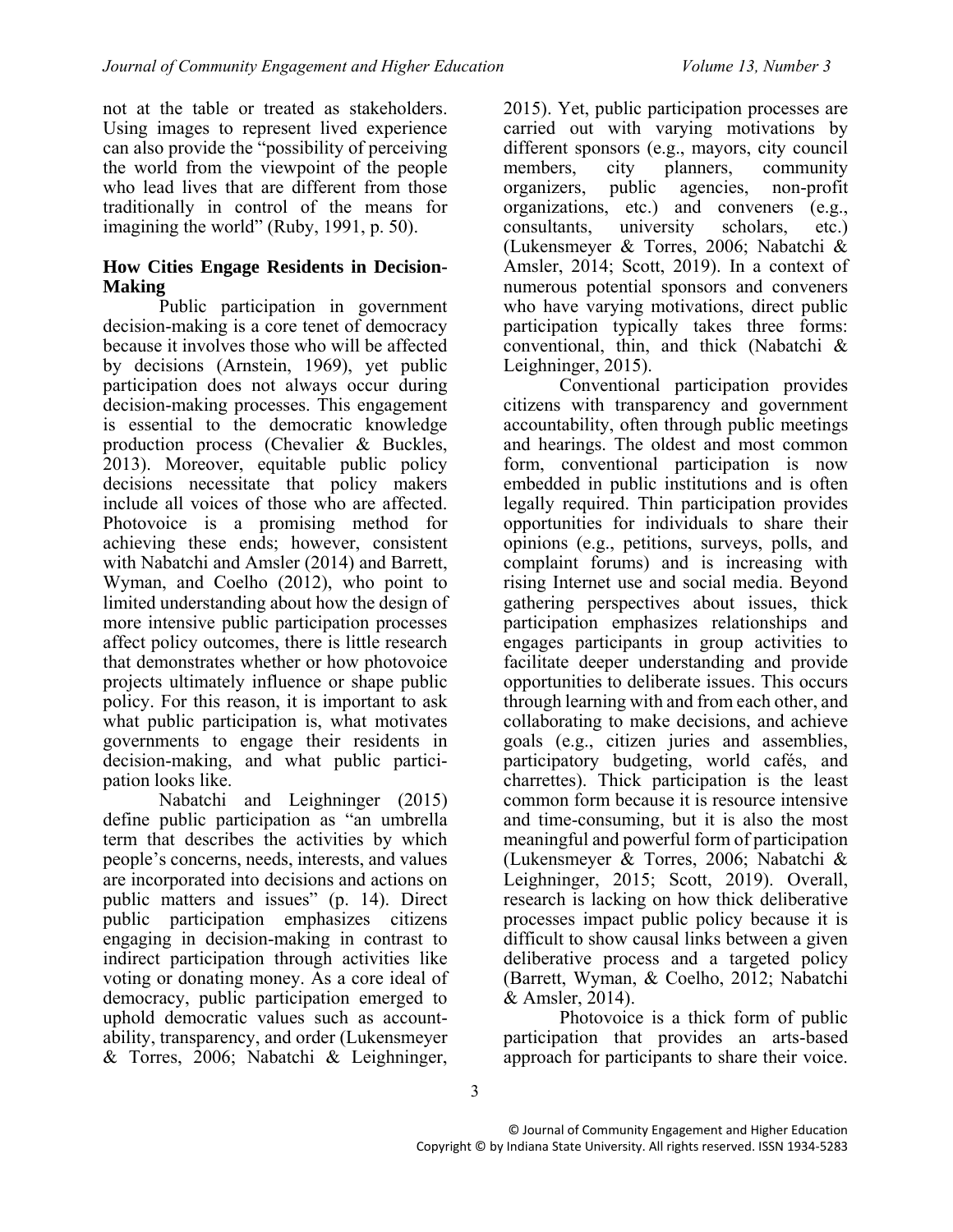To create the conditions for building relationships and deeper knowledge, there are often a small number of participants engaged in workshops, discussions, photography, and documenting their stories, which provide opportunities for participants to deliberate with others and build deeper awareness across multiple perspectives on an issue. In the culminating exhibit(s), deliberation extends beyond the participants to include community members and decision makers with whom participants share their work. Moreover, photovoice projects *can* serve as a kick-off to deeper, more robust engagement from participants through subsequent exhibits and other follow-up activities.

# **Photovoice Impact on Decision Makers**

Photovoice is often described as a powerful research tool for policy change efforts (Latz, 2017; Wang & Burris, 1994). For this project, we treated city government employees as the decision makers because they have the ability to enact change through their daily actions based on their roles and responsibilities. These actions could be influenced by the stories and concerns of photovoice participants. The goal of photovoice exhibits is for attendees to understand participants' experiences in new ways that can change how they perceive community members and/or the challenges they are facing. By enhancing this understanding, strategies for action may be designed to better serve community interests. As Wang and Burris (1994) have noted, "Whose voices participate in the policy dialogue determines which actions are chosen" (p. 182). Photovoice exhibits can elevate community experiences, ensuring that participants' voices and experiences are part of this dialogue.

The impact of photovoice exhibits on policy change is nuanced. Wang (1999) describes how a key component of impact on policy makers occurs through individual, specific interaction with the images and participants (if they are present). This impact is also influenced by what continued opportunities exist for policy makers to share knowledge gained from these images. As Mitchell (2015) and Rose (2012) note, "audiencing" is one of the most understudied aspects of participatory visual research, like photovoice, despite central goals of social change and impact beyond the circle of the participants. Photovoice studies typically include limited description of how images are shared, who they reach, and if they result in any change (Liebenberg, 2018). In a literature review of 37 studies that implemented photovoice methodology, primarily focused on health, Catalani and Minkler (2010) uncovered that none of the articles adequately discussed or evaluated the impacts of the photovoice project on change at the macro level, despite this being a main goal of photovoice projects. This is problematic because the very focus of deploying photovoice as a tool for public participation means researchers should be equally concerned with how the community experience is received and what results come from it (Liebenberg, 2018).

# METHODOLOGY

The authors were part of a university team asked to design and implement a photovoice project by city staff and advocacy organizations who were members of a local coalition with whom the city collaborates. This project was designed collaboratively with city staff and coalition members with the explicit aim to include decision makers as stakeholders from the beginning (Liebenberg, Sylliboy, Davis-Ward, & Vincent, 2017; Wang & Burris, 1994). As part of this project, the authors of this paper played dual roles as facilitators and researchers, collecting data and analyzing it throughout the project. As a result, the researchers were situated squarely within the process. As participant observers, we were able to reflect on and analyze what we noticed and assess our findings iteratively. It allowed us to see nuances that we may not have noticed if we had been gathering data from the outside.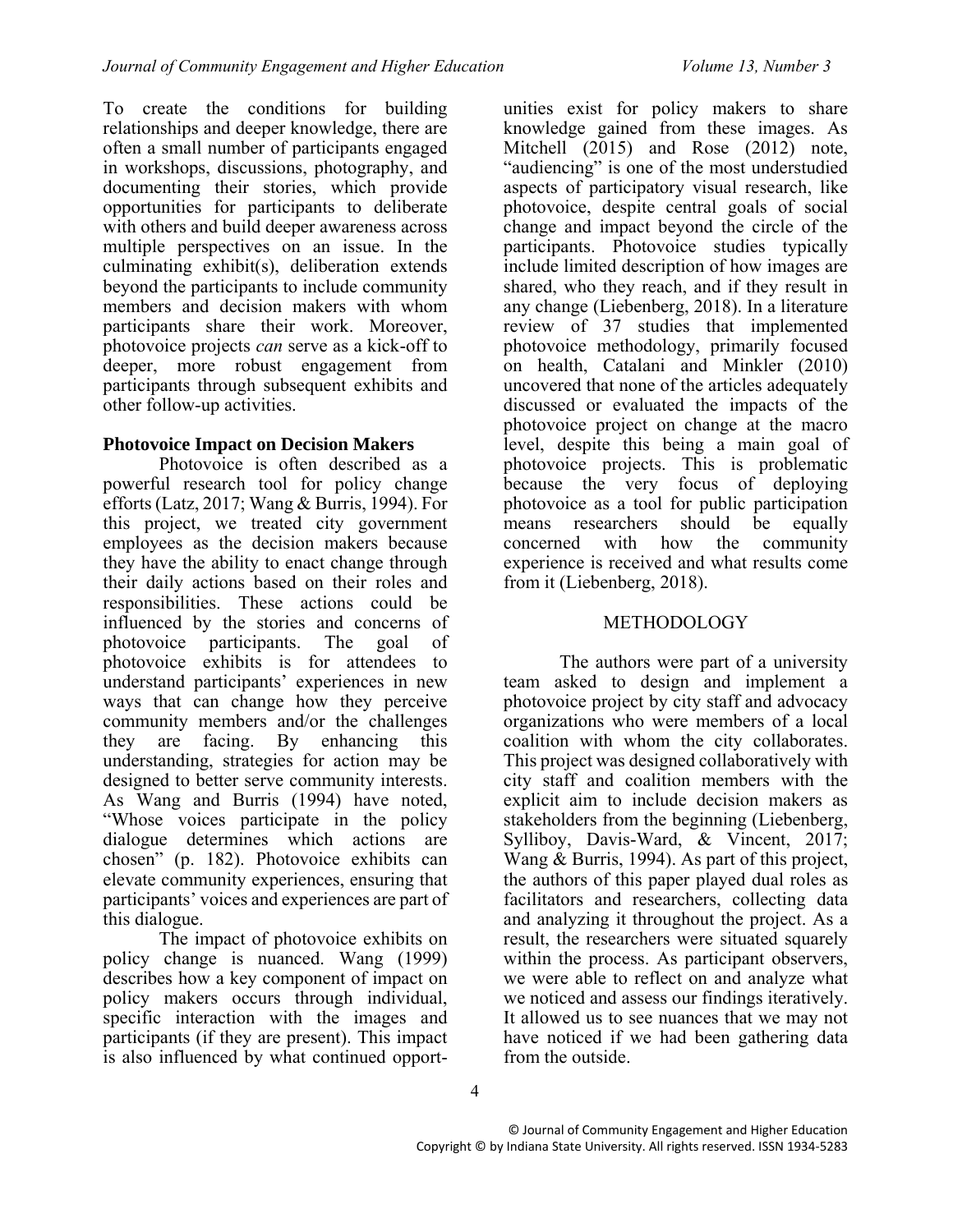# **Overview of the Research Project**

There were four phases to the research project and each phase built upon the previous one, culminating in the design of the final focus group with decision makers. During phase 1, we assessed the impacts of participation in the photovoice process related to empowerment, civic engagement, and community connectedness through a quantitative pre- and post-assessment. During phase 2, the authors conducted a qualitative thematic analysis of participant photos, public artist statements, facilitator observations, and a review of participant worksheets, applications, and biographies, paying special attention to the stories that had emerged. These stories were later shared in phase four with decision makers. In phase 3, the authors completed an assessment of the impact of the photovoice exhibit on attendees, which included decision makers, residents, and others. Attendees voluntarily completed a paper survey at one of the exhibits or later via a QR code. We also assessed the impact of the project on collaborating organizations by examining press materials about the project that included blog posts, news releases, media reports, partner emails, and written observations from project collaborators. Finally, the authors designed a presentation for city decision makers based on findings from phases 1-3. Following the presentation, decision makers participated in a focus group to share their responses to the photovoice findings. In summary, the first three phases of data collection guided both the conceptualization of the research questions for the focus group with decision makers, as well as the data that was shared to prompt responses from decision makers. This iterative integration of findings leading to the final, fourth phase of our research allowed us to examine multiple forms of evidence and to reflectively consider the implications of our findings (Fetters & Molina-Azorin, 2017). Each of these phases is discussed below.

#### **Case Study: The Boulevard Photovoice Project**

The Boulevard is in a rapidly changing and gentrifying city. It serves as a major artery, running through the entire city and includes a mix of businesses, homes, and services. It has the second highest bus ridership in the city and has also been identified as one of the most dangerous streets for bicyclists and pedestrians. While this project was conducted, the city was actively engaging in the planning process to implement changes to make the Boulevard safer for residents to access public transit, bike routes, and sidewalks. City and transportation partner organizations were interested in collaborating to elicit resident voices to inform proposed and future changes the city could implement.

The Boulevard Photovoice Project ran for one month, and included four weekly workshops held at a health center located along the Boulevard. Over the course of the four workshops, participants learned basic photography skills, reviewed and discussed their photos, learned how to edit photos using free software, edited their final photos, mapped their photos along the Boulevard, developed artist statements to accompany each of their final two photos, and developed an artist biography. A team from the university, which included the authors, facilitated the workshops, while staff from the city and the advocacy organizations provided additional support during the sessions.

The project highlighted the work of 17 city residents, representing 11 different neighborhoods along the Boulevard. City staff, in partnership with staff from the advocacy organizations, recruited adult residents to participate in the project. A press release, flyers, and email information were shared with residents and trusted institutions along the Boulevard. Information and the application were shared in the most common three languages spoken along the Boulevard (English, Vietnamese, and Spanish). Individuals could apply to participate using an electronic form or a paper application with drop off locations at the library and recreation center. In reviewing applications, the city selected individuals with a strong interest in the topic as well as diversity in experiences, modes of transportation, gender, and neigh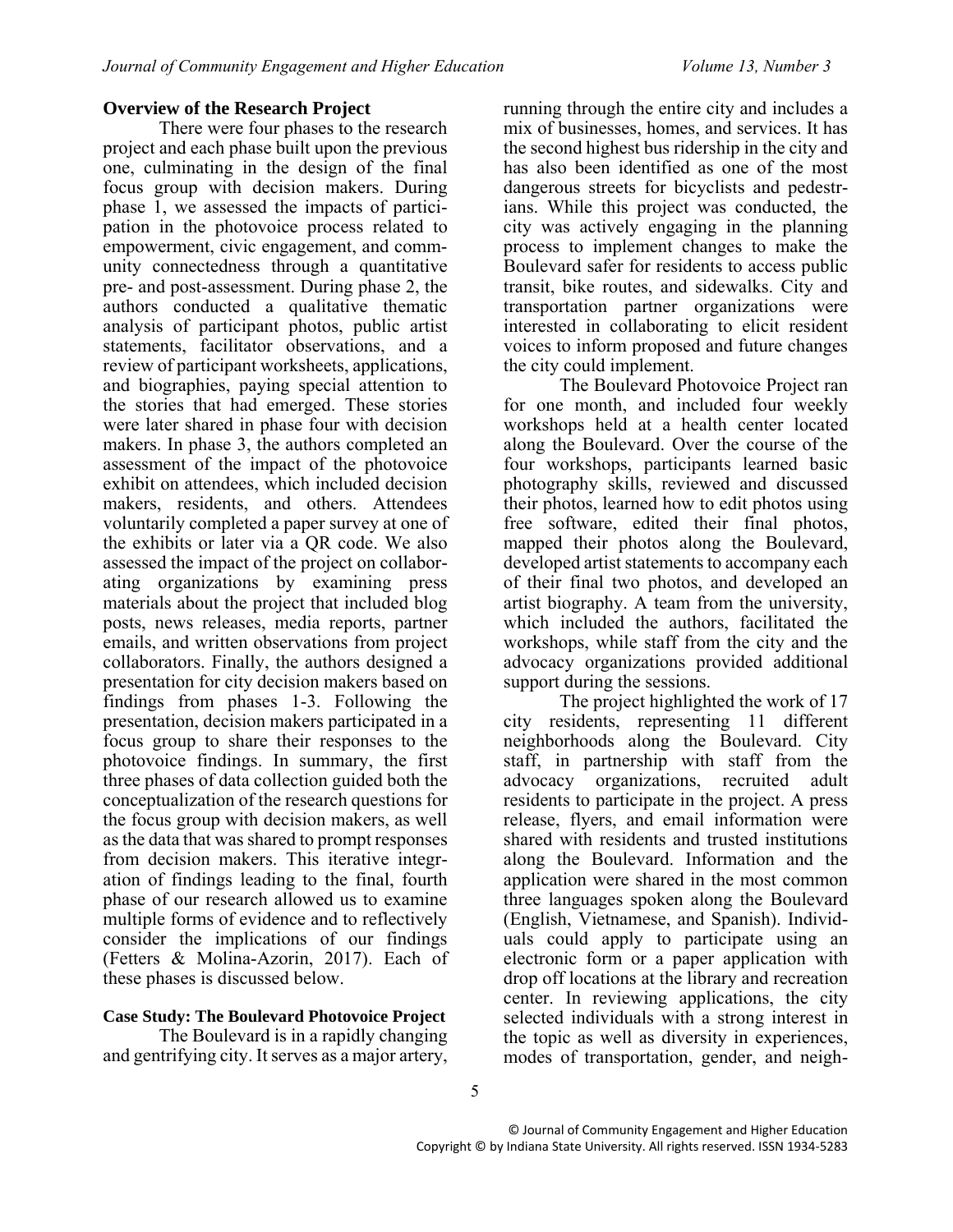borhood representation. Participation in the research study was voluntary and all residents selected by the city elected to participate. All participants self-identified as someone who lives, works, and/or plays near the Boulevard. In between workshops, participants were asked to take photos of what made them feel safe or happy traveling in their community as well as what made them feel unsafe. Each participant later selected two of these photos (one that made them feel safe or happy and one that made them feel unsafe) to share at the public exhibit.

Each participant received food, childcare, translation services if needed, and a \$25 gift card for each session attended. Participants were provided a laptop for use during the sessions and were able to keep it upon completion of the project. The project resulted in two formal exhibits. The photographs and accompanying narratives were also displayed informally at several other events. A photo book of all participant work was also created and distributed to participants, city officials, and relevant organizations. At the conclusion of the project, a final report and two-page fact sheet were created for the city.

The focus of this study is on impacts on exhibit attendees, collaborating organizations, and decision makers, highlighted in phases 3 and 4. However, we share summaries of all of the phases below, including phase 1 (impacts on participants) and phase 2 (thematic analysis of participants' work), because the findings from these two phases were, importantly, shared with project collaborators and decision makers.

# *Phase 1: Impacts on Participants*

We first collected and analyzed data on the self-reported impacts of the project on participants. There are three primary, desired outcomes for participants in photovoice projects: community engagement in action and advocacy, improved understanding of community needs and assets, and increased individual empowerment (Catalani & Minkler, 2010). Ten of the 17 participants completed both a pre- and post-assessment that aimed to measure these three constructs during our first phase of research. Using SPSS, we completed a paired t-test analysis on the participant preand post-assessments. These assessments used a 5-point Likert Scale (from strongly disagree to strongly agree) to measure the three desired outcomes. Understanding the impact on participants was one important facet in demonstrating to city staff and policy makers the outcomes of their investment in the photovoice project. Our findings demonstrated a statistically significant increase in all three constructs.

### *Phase 2: Thematic Analysis of Photos and Artists Statements*

During the second phase, we completed a qualitative analysis of the photographs, artist biographies, artist statements, and other workshop materials to code, sort, and reflect on the data (Seidel, 1998; Lecompte & Schensul, 2010), as well as avoid imposing our own biases and preconce-ived ideas by focusing on what emerged (Bazeley, 2007). We identified the primary themes that cut across all 17 photovoice participants' work, which became three stories of the Boulevard: (1) a transportation artery, (2) a vibrant community, and (3) a forgotten corridor. As a transportation artery, most participants characterized the Boulevard as a dangerous road with fast-moving cars, negligent drivers, automobile accidents, and traffic that is busy, stressful, and, "chaotic." See Figure 1. Participants further described how the traffic ran right alongside, or sometimes among, pedestrians crossing the street and walking on crumbling or nonexistent sidewalks. As a vibrant community, the Boulevard was more than a transportation artery to the people living their daily lives along it. Participants described vibrant aspects of the Boulevard that included diversity, cohesiveness, care, pride, and beautiful residential neighborhoods with numerous community assets (Figure 1). As a forgotten corridor, participants saw the Boulevard as a barrier, both physically as a wall of traffic and socially as a corridor of rapid urban change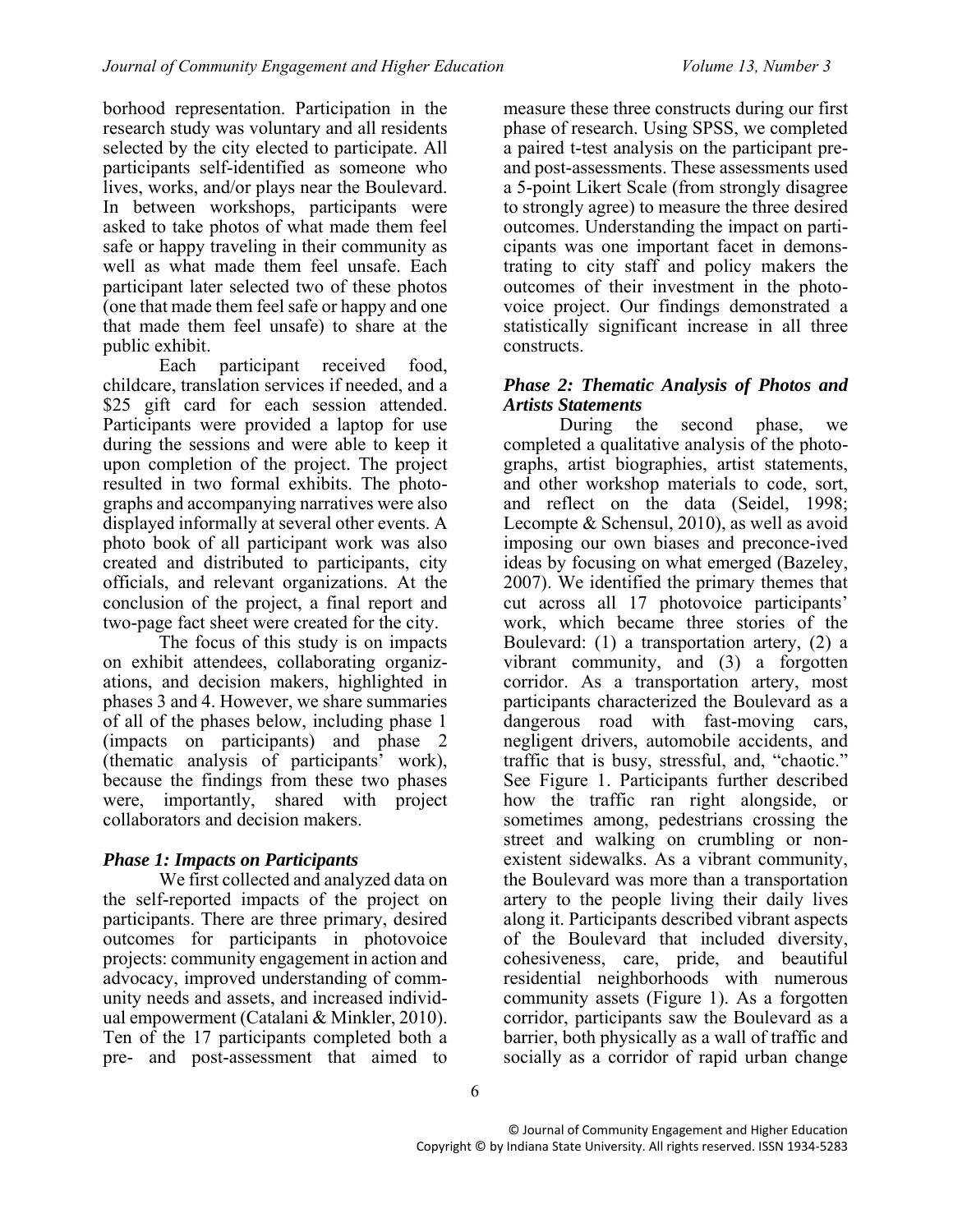with rising populations, littered sidewalks, and infrastructure in disrepair—described as "ugly" in Figure 1—causing some residents to feel apathetic or neglected.

**Figure 1.** *Rose Girl.*



*Note.* "I wanted to highlight the vibrancy and creativity that permeate [The] Boulevard. Even though it seems chaotic and ugly, once you slow down and pay attention there are a lot of interesting and beautiful bits. I was also pleasantly surprised by the new driver speed feedback sign in the background." (Photography and artist statement by Boulevard Photovoice Project Participant.)

#### *Phase 3: Impacts on Viewers of Exhibits and Takeaways from Collaborating Organizations*

At the conclusion of the photovoice project, two public exhibits showcased participants' work. The first exhibit was held two

weeks after the conclusion of the workshops as part of a larger community summit related to transportation. Members of city council and other elected officials, government employees (city, county, and state), area residents, transportation professionals, and members of advocacy groups attended the summit. Specific time was set aside in the summit agenda for attendees to interact with the participants and view their work. The second exhibit was held 6 months later in the atrium of a municipal office building housing over 40 city government departments. The exhibit was staged in the center of the atrium for three days and visitors/residents and city employees were able to peruse the photos at their leisure. During a special 2-hour reception, photovoice participants, researchers, and city staff were on site to talk with people and answer any questions.

Attendees at both exhibits were asked to complete a survey about their experience of the exhibit. Questions included items related to awareness and concern for traffic safety issues, impacts of viewing the photovoice exhibit, and several open-ended questions (e.g., What issues did you see highlighted in the photos and how could the city address such issues?). We were also interested in understanding how staff from the collaborating organizations might use the findings of this photovoice project to influence decisionmaking. For this reason, we reviewed observations from project collaborators; blog posts, news releases, and reports written about the project by collaborators; and emails from project collaborators detailing their reactions and responses to the project.

#### *Phase 4: Impacts on Decision Makers*

Given the primary goal of photovoice to influence policy making, we conducted a follow-up with key decision makers during the final phase of the project. We saw city staff as a particularly important group of decision makers to assess. While long-term policy change is undoubtedly important, these individuals regularly make decisions that affect residents' lives and address issues important to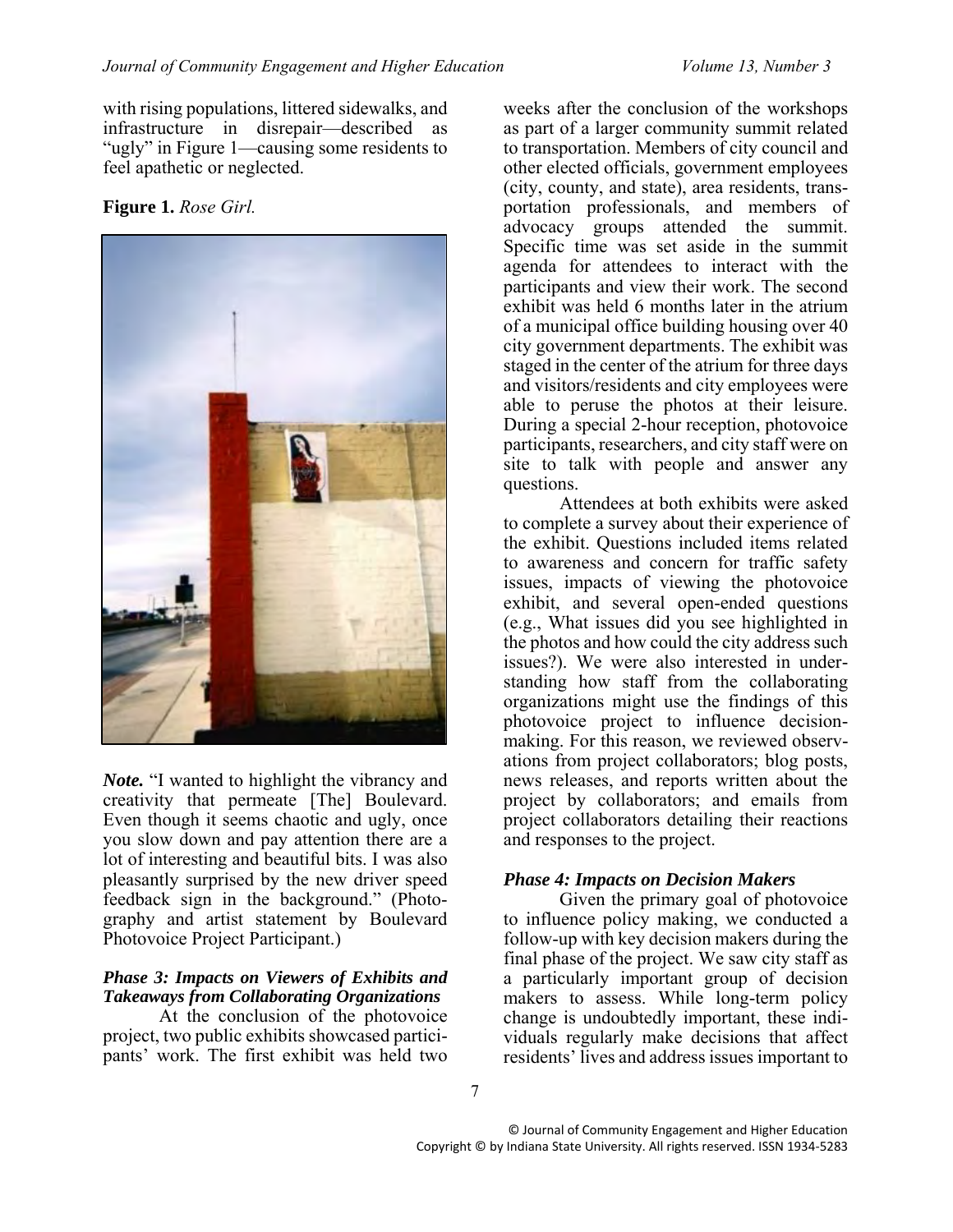them. We conducted a focus group with decision makers following a presentation of the project results from phases 1-3. The focus group occurred one year after the conclusion of the workshops and initial exhibit at the summit. Twenty-four decision makers participated, comprised of staff from multiple city departments and advocacy organizations. We asked the decision makers if anything they learned about the photovoice project would influence their work, shift their understanding, or lead to action. To recruit participants for the focus group, we worked with one of our collaborators employed by the city to send an email to a list of potentially interested decision makers.

# **Data Analysis**

To analyze the quantitative data from the Exhibit Attendee Survey in phase 3, we used SPSS. We used a paired t-test analysis to examine the scaled questions assessing participant beliefs before and after viewing the exhibit on the exhibit attendee survey. Attendees' awareness or concern was measured on a scale of 0 (no concern/ awareness) to 10 (great concern/awareness). Additional quantitative questions on the exhibit attendee survey were measured with a 5-point Likert scale (from strongly disagree to strongly agree). Statements addressed attendees' connection to the communities depicted in the photos and ideas for taking action based on the content of the photos. We solicited additional insight and feedback from exhibit attendees through four open-ended survey questions. We grouped responses to these questions into common concerns reported by at least three individuals.

Our analyses of the observations of collaborating organizations in phase 3, as well as the decision makers focus group in phase 4, was iterative and inductive to again focus on what emerged from the data (Bazeley, 2007). Similar to the process described above in phase 2, we employed a qualitative coding process with the collaborating organization materials and decision makers' focus group transcript. As we added, condensed, sorted, and reflected on the codes, we arrived at the

three main observations of collaborating organizations and the primary themes in the decision makers' responses to our presentation (Seidel, 1998; Lecompte and Schensul, 2010).

#### RESULTS

In order to answer our research questions, we focus on presenting the results from phases 3 and 4 of the Boulevard Photovoice Project. Specifically, these phases sought to assess the impact of the photovoice project from three key perspectives: attendees, collaborating partners, and government decision makers.

#### *Question 1: How do exhibit attendees of photovoice projects respond immediately after hearing and seeing the photographs and stories presented by participants?*

Thirty-seven attendees from the two exhibits completed an exhibit survey that included questions about level of awareness and concern about traffic safety before and after viewing the exhibit, impacts of viewing the photovoice exhibit, and several openended questions such as what issues they saw highlighted in the photos and suggestions for how the city could address such issues. Analysis of the survey items demonstrated that most exhibit attendees were impacted by viewing the photovoice exhibit. Attendees' level of awareness of traffic safety issues along the Boulevard corridor  $(t (37) = -6.362)$ ,  $p < .001$ ), level of concern about traffic safety issues along the Boulevard corridor  $(t(37))$  =- $4.620, < .001$ , awareness of traffic safety issues in the city as a whole  $(t(37) = -4.871,$  < .001), and level of concern around traffic safety issues in the city as a whole  $(t(37)) = -$ 3.836, < .001), all increased significantly after viewing the photos. Thus, survey responses indicate that there was a significant increase in all four measures of awareness and concern about traffic safety issues after viewing the exhibit. These results demonstrated that the majority of exhibit attendees left the exhibit with more awareness and concern for traffic safety issues than they had before attending.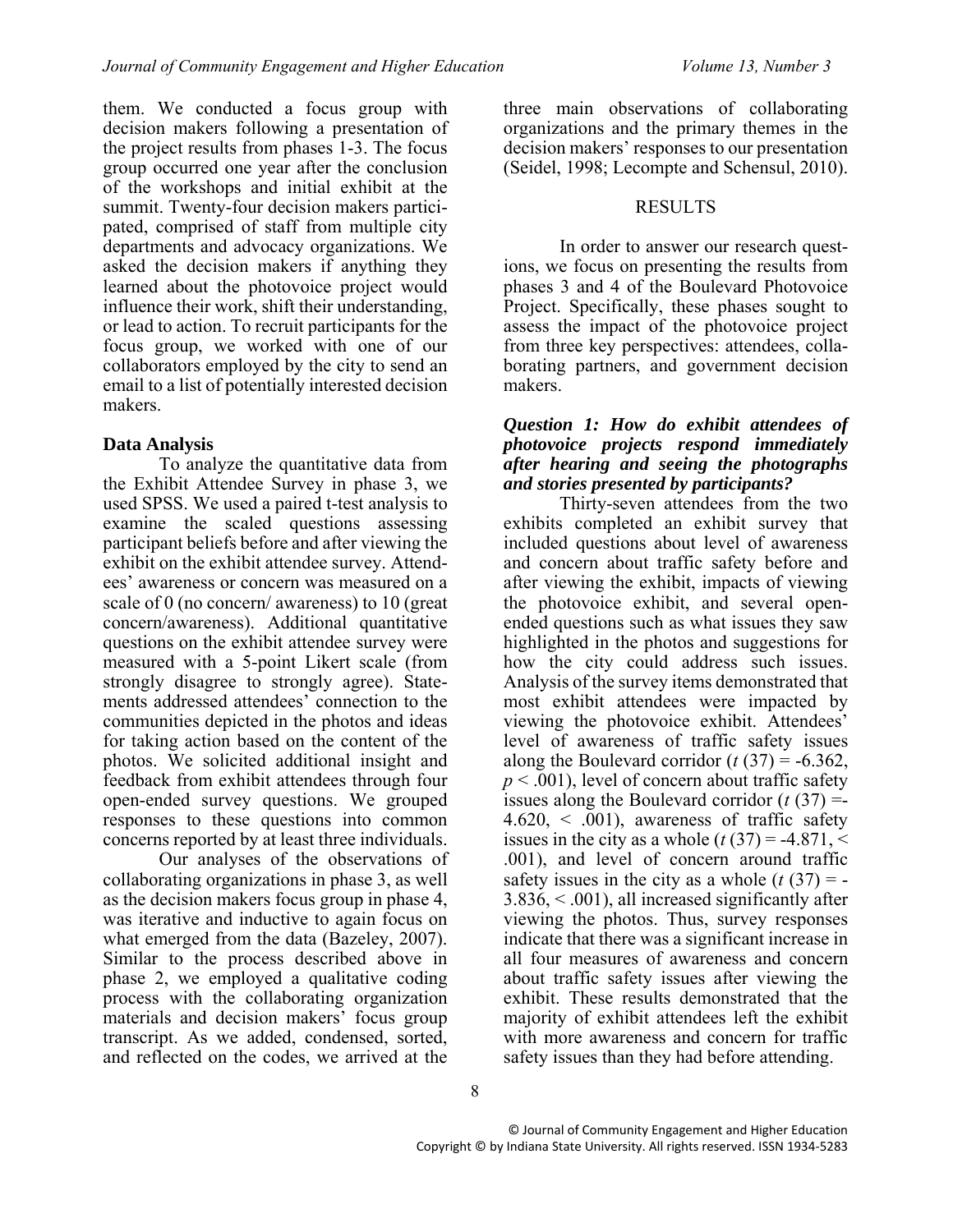We also asked exhibit attendees a series of questions about how they were impacted by viewing the photos. We found that the majority of exhibit attendees agreed or strongly agreed that they intended to share the ideas with other community members (85%), felt mobilized to take action (73%), had specific ideas and solutions to address community concerns (67%), felt engaged and connected to members of the community (93%), were more aware of the needs of residents of the Boulevard (90%), and were more aware of the daily lives of residents of the Boulevard (93%).

#### *Question 2: What do staff members from collaborating organizations observe through their participation in the photovoice process?*

Three ideas surfaced when analyzing partner-generated qualitative data, including the facilitator observation forms, emails, blog posts, news releases, and reports written by collaborating partners, that demonstrate the impact the Boulevard Photovoice Project had on collaborating organizations. These themes are 1) sustained value, 2) ability to understand the lived experiences of those most affected, and 3) the importance of the diversity of collaborating organizations in the success of the project.

First, partners spoke about the ripple effect the project had beyond the final exhibit. In the words of one of the partners, this "*sustained value*" of the products (e.g., exhibits, photo books, final reports, fact sheets) meant they continued to be useful and have impacts within their organizations. For example, a collaborator from one of the advocacy-based groups was able to put the photographs and narratives on display at several additional community events, sparking further conversation about mobility along the Boulevard corridor. Next, collaborating organizations also felt that through this process themes more deeply embedded in the community surfaced, thus expanding their *ability to understand the lived experiences of those most impacted*. An example from one of the partners highlights this:

It was very interesting to see [the Boulevard] more from a pedestrian perspective. When I travel on [the Boulevard] it has always been in a car, so the challenges of a pedestrian or someone with mobility disabilities might face was largely invisible to me. . . photovoice was a really great way to actually visually see and document some of those challenges as someone who is not as familiar with this area.

Last, all partners agreed that the *diversity of collaborating organizations and the unique role each played contributed to the success of the project*. The university team was viewed as experienced outside facilitators and thus a neutral party. The university team had no stake in the outcomes, which allowed participants to engage openly in the process, build trust, and share ideas. As one of the partners representing the city expressed, "Having experienced and trusted facilitators was essential to allowing the community to feel free to ask questions and express their ideas." The project was sponsored and initiated by staff from the city government who were present at all workshop sessions. Instead of leading activities, they were engaged alongside residents and actively listening throughout the process. Immediately following the project, city employees compiled a list of actions they could implement based on participants' photos. These actions included areas for further exploration, as well as immediate improvements to the streetscape along the Boulevard, such as improved signage, changing lighting patterns, and implementing pilot technology to address participant identified issues. Last, as one staff member commented, having advocacy-based organizations engaged in the process:

…allows for participants to have a way to actively engage once they discover that the built environment and safety is something in which they would like to continue to engage. Having this continuum between the city and the community is important for sustaining

9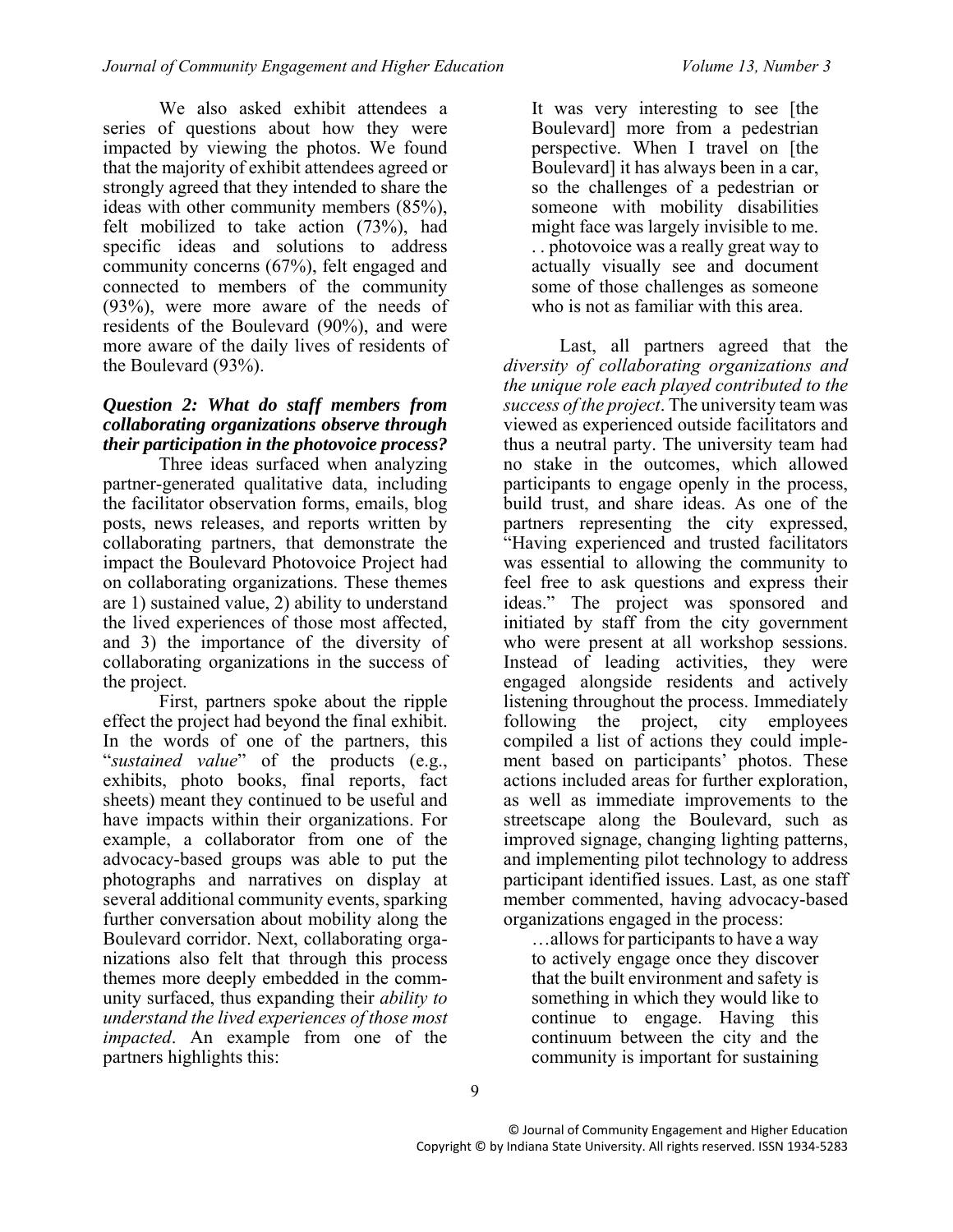these important community partnerships and gaining momentum to creating a culture of safety.

As another partner commented, "This really emphasized to me that communication and connection between local government, NGOs, and community members can be fostered in creative, but very powerful ways."

#### *Question 3: How do decision makers respond to a presentation of the findings of photovoice projects, including impacts on participants; themes and stories from participant photographs, artist statements, and accompanying work; and responses from exhibit attendees?*

During the focus group, we presented city decision makers with the findings from phases 1-3. From phase 1, this included impacts on participants, e.g., the statistically significant change we saw in participants' civic engagement, empowerment, and understanding of community need. From phase 2 we shared the dominant themes, how frequently they were mentioned, and examples of photos and narratives that were representative of each of the three themes—the Boulevard as: (1) a transportation artery, (2) a vibrant community, and (3) a forgotten corridor. Lastly, from phase 3 we shared the Likert-scale survey results from exhibit attendees, a summary of exhibit attendee open-ended responses, as well as the observations from staff of collaborating organizations.

In the discussion that followed our presentation, decision makers primarily talked about photovoice as a *process* for engaging residents. This surprised us as we had expected them to focus on the *results* of this particular photovoice project, especially as they related to traffic safety, transportation, and the Boulevard corridor. We identified two primary themes in their responses to our presentation. Decision makers talked about photovoice as (1) a thick engagement process leveraging the power of stories, and (2) a reciprocal process that goes beyond collecting information from residents.

The dominant idea discussed by the 24 decision makers centered around photovoice as a *thick engagement process leveraging the power of stories*. Nabatchi and Leighninger (2015) describe "thick" participation involveing intensive, in-person, and often timeconsuming deliberative processes that result in more meaningful and powerful forms of participation. One decision maker summed up photovoice in these thick terms:

I think we are always so anxious to try to get quantity, and this really shows that there is a ton of value in getting some really deep conversations going in terms of quality, making sure that those conversations are from start to finish and you're really telling the story.

Decision makers found value in both the process, which took the form of "deep conversations," and the data that resulted from participants "telling the story."

The idea of thick engagement characterizes how 16 of the 24 decision makers responded to the photovoice project. Ten of those decision makers touched on thick engagement in terms of the potential for photovoice and resulting stories to supplement, enrich, or even substitute existing, often more "thin," engagement processes. For example, they considered photovoice for fostering more meaningful resident participation or for layering rich qualitative data into decision-making. One decision maker weighed what photovoice could look like in their work:

I was really struck by how I look at public comments all day long…about things in the community that they like or don't like and I was really struck by how much more powerful this was just with a photo and you know a person behind it. It's sort of like an empathy machine, so I think that could be really cool for us as a way to add a richness to our engagement…. And, I feel like this could be a really cool way to do it that really connects with people more meaningfully.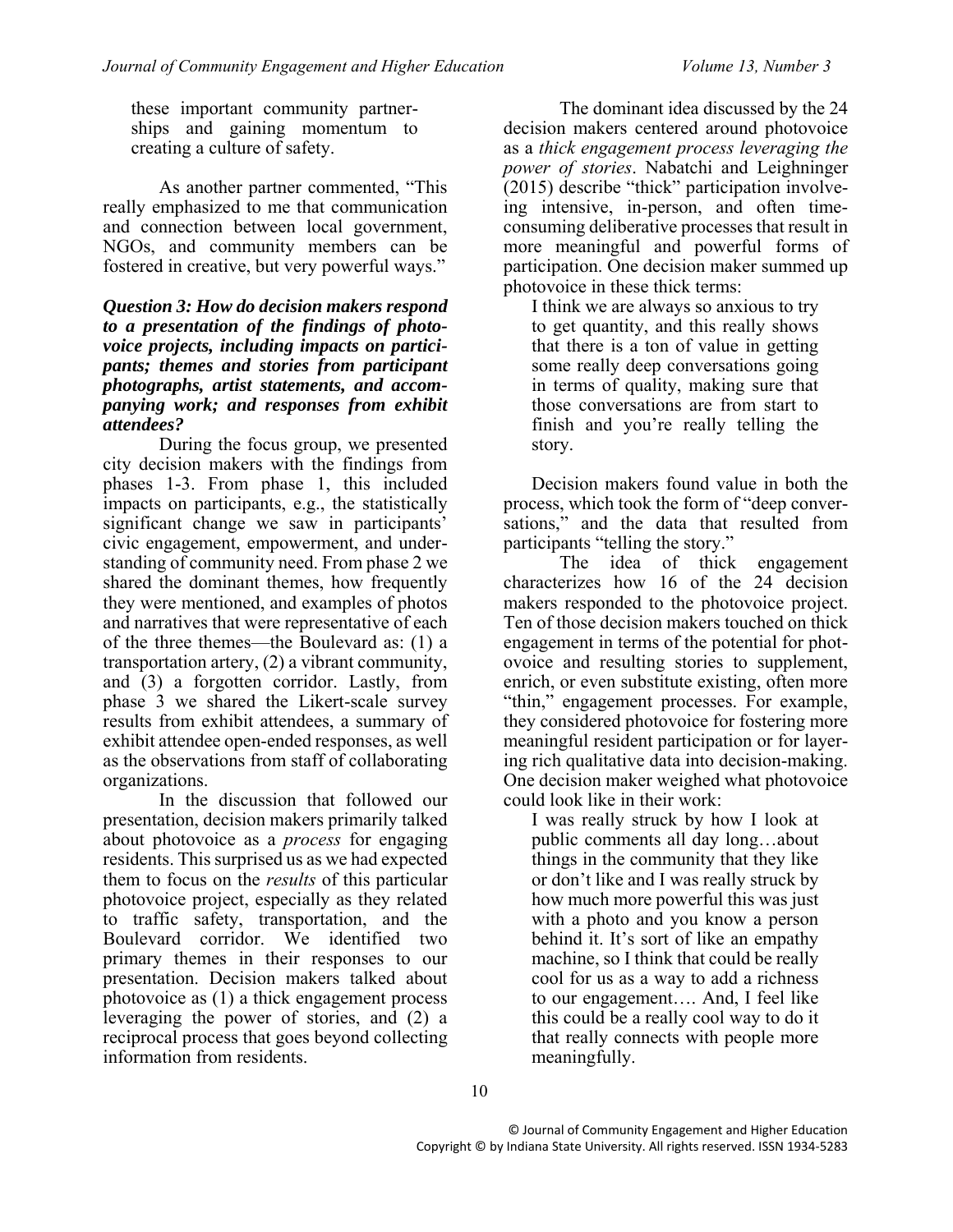They saw the more powerful forms of data and more meaningful connections with people as ways to enrich or even substitute for some of their existing engagement processes. Yet this and other considerations of photovoice cannot be disconnected from a broader context outlined by a few decision makers—a context of leadership often accus-tomed to quantitative data driven decision-making and, for some city departments, a lack of resources to carry out more intensive processes like photovoice. Nonetheless, some of the decision makers further imagined the utility of photovoice stories to support quality versus quantity, as a different, more meaningful, and more impactful way to reach leadership.

A few decision makers further discussed the potential impact of photovoice stories through their utility as *data*—data that are different from quantitative data, which often drive decisions, and data that show more than the deficits in a community, but also the assets. One decision maker described the potential utility of photovoice stories as data:  $\cdot^{\cdot}$ ... And, this is data. So, it's adding a different kind of data that we can layer into our decision-making process and making sure that we continue to come back to the people that we are working for…"

As the above decision maker commented, "making sure that we continue to come back to the people that we are working for," leads to the other primary, but less dominant, idea that decision makers talked about, which is photovoice as a *reciprocal process that goes beyond collecting information from residents*. For seven of the decision makers, going beyond collecting information meant that photovoice brought people together, connecting city employees with the residents they serve, residents with one another, and city employees across departments. Moreover, a few decision makers noted how community-university partnerships expanded the capacity for carrying out these types of thick engagement processes. The idea of reciprocity also encompassed finding a balance between decision makers and the community that goes beyond one-way data

gathering. Nine decision makers considered how processes like photovoice can lead to taking action and continuing engagement with the community long after an initial engagement process concludes. One decision maker recognized the data-gathering importance of a process like photovoice but emphasized the power of processes like photovoice to simultaneously facilitate meaningful community engagement:

…But, I also think about community engagement, what did they get out of the process? …Not just getting the, the whole process is usually about one way, the community giving you information, and then you move on. Eventually you will get good delivered to the community, but what if we built that into the process? Right, where they're getting the benefit while we are studying how to make the community more walkable or more greenspace, whatever.

Another decision maker echoed the value of an engagement process in and of itself: "Doing an activity can have a value just on its own, doing something together and seeing what comes out of it." Decision makers not only found utility in the photovoice process for facilitating powerful participant stories that can be useful qualitative data for decision-making, they also recognized the impact of the process itself for building sustained community engagement.

# DISCUSSION AND LIMITATIONS

Our first research question sought to understand how viewers responded to the photovoice exhibit. Our results demonstrate that nearly all exhibit attendees reported a change in their awareness and concern of the topics the project sought to address, namely transportation and mobility along one of the city's busiest corridors. Attendees also better understood these issues through the eyes of residents, felt more connected to the community, and had ideas for how to remedy the concerns brought up by participants. Although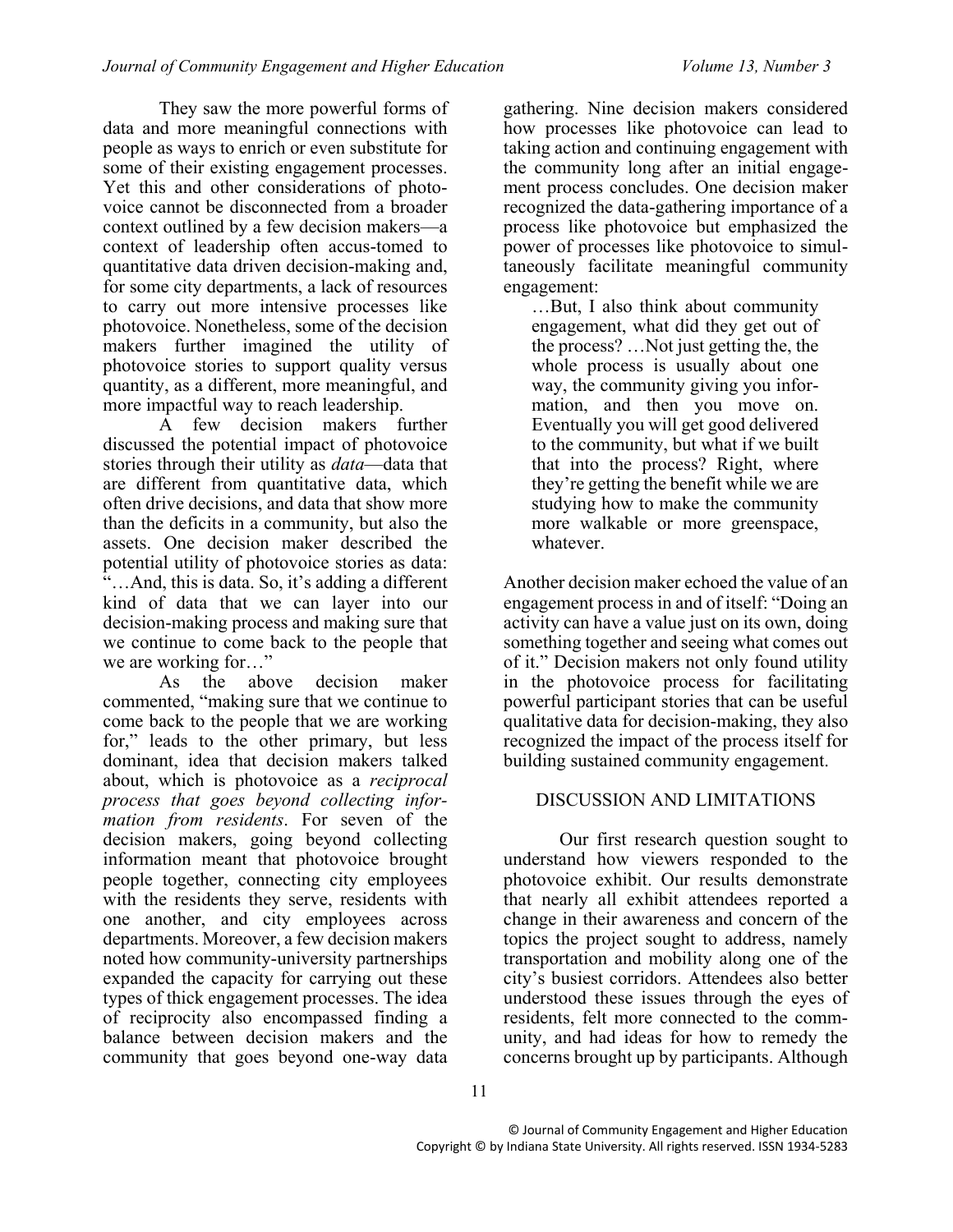our results demonstrated increased levels of awareness, concern, and a willing-ness to take action, we are unable to determine if viewership of the exhibit resulted in changes in behavior of exhibit attendees. While we took a step closer to understanding the impacts of photovoice on policy, substantial barriers/ challenges still exist to connecting deliberative public participation processes like photovoice to the impacts on targeted policies (Nabatchi & Amsler, 2014). For example, will exhibit attendees vote differently on ballot initiatives related to traffic safety and infrastructure improvement along the Boulevard?; will they get involved in city projects, local coalitions, or other groups seeking to implement changes?; will they speak to others about their knowledge and experience with the photovoice project, thus advocating for issues of concern? We suspect that there may be a gap between professed willingness to advocate for issues and actual engagement or action.

Our second research question addressed what staff from collaborating organizations observed from the photovoice process. While collaborators were struck by the deep understanding of the concerns of residents the process provided, they also saw the benefits of designing a process through a collaboration across departments and sectors that led to value well beyond the final exhibit. This sustained value is an example of the power of "thicker" public participation projects like photovoice. Indeed, partners explicitly contrasted this project to the "thinner" forms of public participation typically led by the city, where resident feedback is solicited in more one-off, less-engaged processes (Nabatchi & Leighninger, 2015).

Working to fulfill one of the primary goals of photovoice to impact policy, we see the involvement of city employees as crucial to the project as it ensured that the ideas for change generated by the participants could influence the decisions and actions made daily. City employees present during the photovoice process, not just in attendance at the exhibit, were developing ideas for things they could do, change, or implement on the

Boulevard as the project unfolded. This is in addition to ways in which the final products (e.g., exhibits, photo books, final reports) may influence policy makers in the long term.

The results from our third research question, interestingly, showed decision makers' responses were not focused on changes to policies, practices, or decisions related to the themes of the project, but rather they were moved by the power of the process itself. This may suggest that until thicker forms of engagement become more commonplace, the novelty of such projects might distract from focusing more intently on the narratives that seek action-oriented solutions. Additionally, ensuring that the decision makers most connected to the project topic or theme are present at all stages of the photovoice process is incredibly important, if the goal is to influence policies. Relatedly, there is also the question of the ethical responsibility that organizers have to steward calls for change that may have been catalyzed through participation (Mitchell, 2015). Public participation projects like photovoice, which purport to impact participants and help enact social change, must work to be accountable to this goal (Bober, 2011). For example, many of our participants talked about fears of losing the cultural identity of the neighborhoods along the corridor with rising rates of gentrification and change. While this concern was not specifically about transportation or mobility, participants raised it nonetheless. Thus, it left us wondering how our collaborators might take action to be responsive to this concern. In some ways, we recognized that it is likely easier for city staff to take action on issues raised in individual photos. Taking action based on the broad themes, such as the loss of cultural identity presented through our analysis, requires longer-term, more complex decisions. These types of decisions require time for reflection and processing as well as time for decision makers to take ideas back to their departments for discussion and exploration of actions. So more time than was provided, as the focus group discussion occurred immediately following our presentation of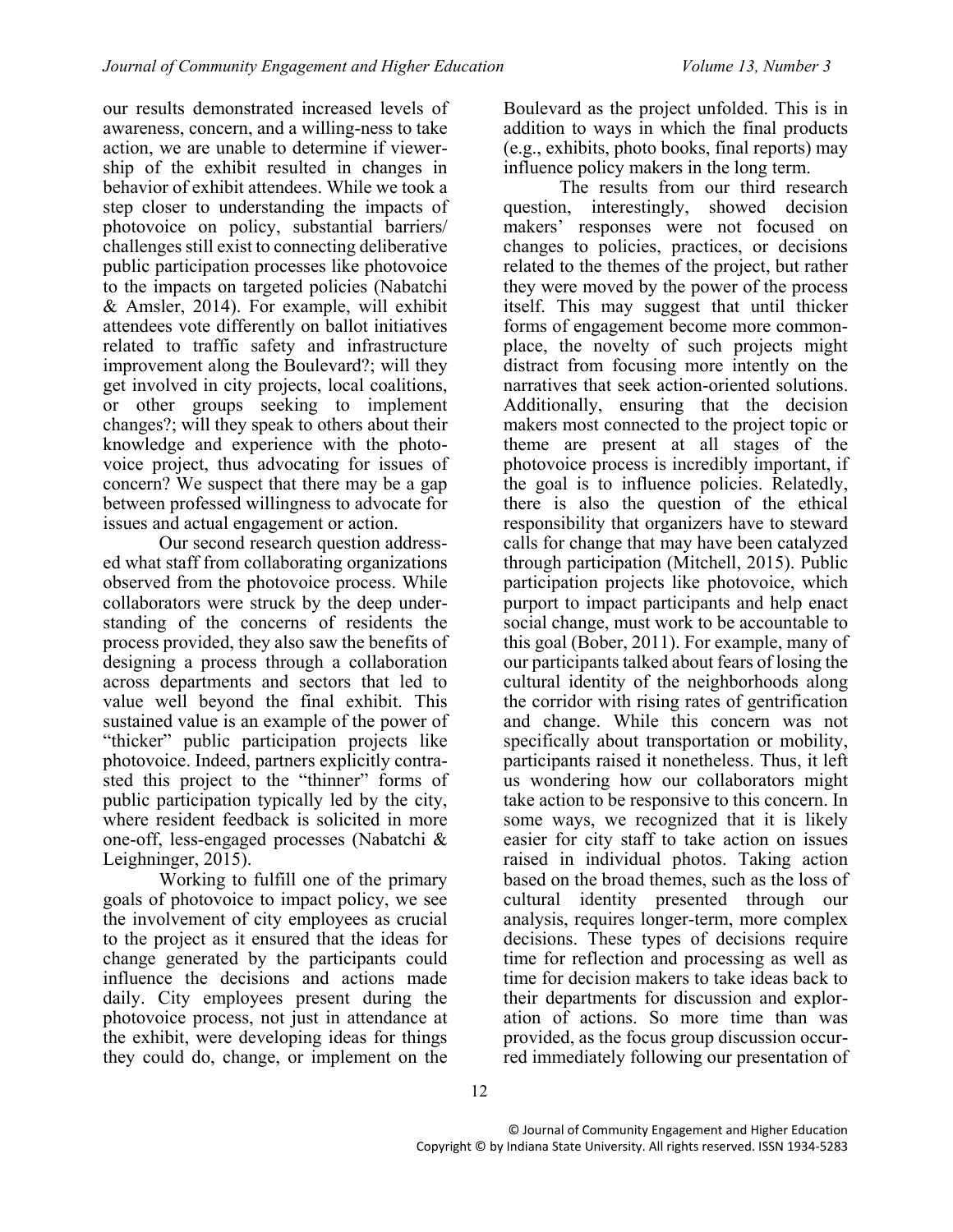findings, would be required to see actions that addressed the larger themes raised by photovoice projects. Additionally, while city staff may be familiar with how to take action following traditional public participation processes, taking action from the less common, "thicker" forms of engagement may be more difficult because of the complexity.

#### DIRECTIONS FOR FUTURE RESEARCH AND CONCLUSIONS

Our work shows how city staff can make immediate decisions and implement ideas within their departments in direct response to participant ideas when they are involved in the process from the outset. We also saw immediate impacts expressed by viewers of photovoice exhibits. While this study provided important examination of the impacts of a photovoice project on those who view and engage with participant-generated materials, future research on decision-making is still greatly needed. Longitudinal research is needed to understand how or if photovoice projects continue to impact viewers over the long term and ultimately shift behavior or catalyze action. This project also demonstrated how learning about the results of a photovoice process can influence decision makers' openness to "thick" forms of community engagement. Additional research is needed to tease out how decision makers might act on the themes presented through photovoice processes, once they get past the novelty of the approach and are provided the time and space needed to consider addressing broader themes.

While we focused on immediate reactions to the photovoice project and reactions to a presentation of the findings, future research might also explore how photovoice projects can continue to impact decision-making. This might take two forms. First, when given time to process the findings and discuss with colleagues, do the results of photovoice projects continue to influence decisions in the longer term? Second, what is the impact of photovoice projects past their "end" exhibits through additional products such as story maps, photo books, or permanent travelling

exhibits? Can such products successfully convey messages and guide decision-making in similar ways to having participants present to talk about their photos?

At a time when there appears to be momentum and interest in building more inclusive, robust public participation processes, photovoice can serve as one method to not only elicit resident ideas and concerns, but to promote awareness, reflection, and action in the larger community and among key decision makers. We believe that university actors can be powerful collaborators with city government, supporting their efforts to engage residents in meaningful, thick public participation. Involving local advocacy organizations is key in ensuring trust is built with residents and also provides additional avenues for engagement after photovoice projects conclude. Each of these stakeholder groups bring a unique set of skills and assets to collaborative photovoice projects, ensuring the greatest impact not only for participants' but also on decision makers and policy, helping meet one of the primary goals of photovoice projects.

#### REFERENCES

- Annang, L., Wilson, S., Tinago, C., Wright Sanders, L., Bevington, T., Carlos, B., Cornelius, E., & Svendsen, E. (2016). Photovoice. *Qualitative Health Research, 26*(2), 241–251.
- Arnstein, S. (1969). A ladder of citizen participation. *Journal of the American Planning Association*, *35*(4), 216– 224[.https://doi.org/10.1080/01944366](https://doi.org/10.1080/01944366908977225) [908977225](https://doi.org/10.1080/01944366908977225)
- Barrett, G., Wyman, M., & Coelho, V. S. P. (2012). Assessing the policy impacts of deliberative civic engagement: Comparing engagement in the health policy processes of Brazil and Canada. In T. Nabatchi, J. Gastil, M. Weiksner, & M. Leighninger (Eds.), *Democracy in motion: Evaluating the practice and impact of deliberative civic engagement* (pp. 181–203). Oxford University Press.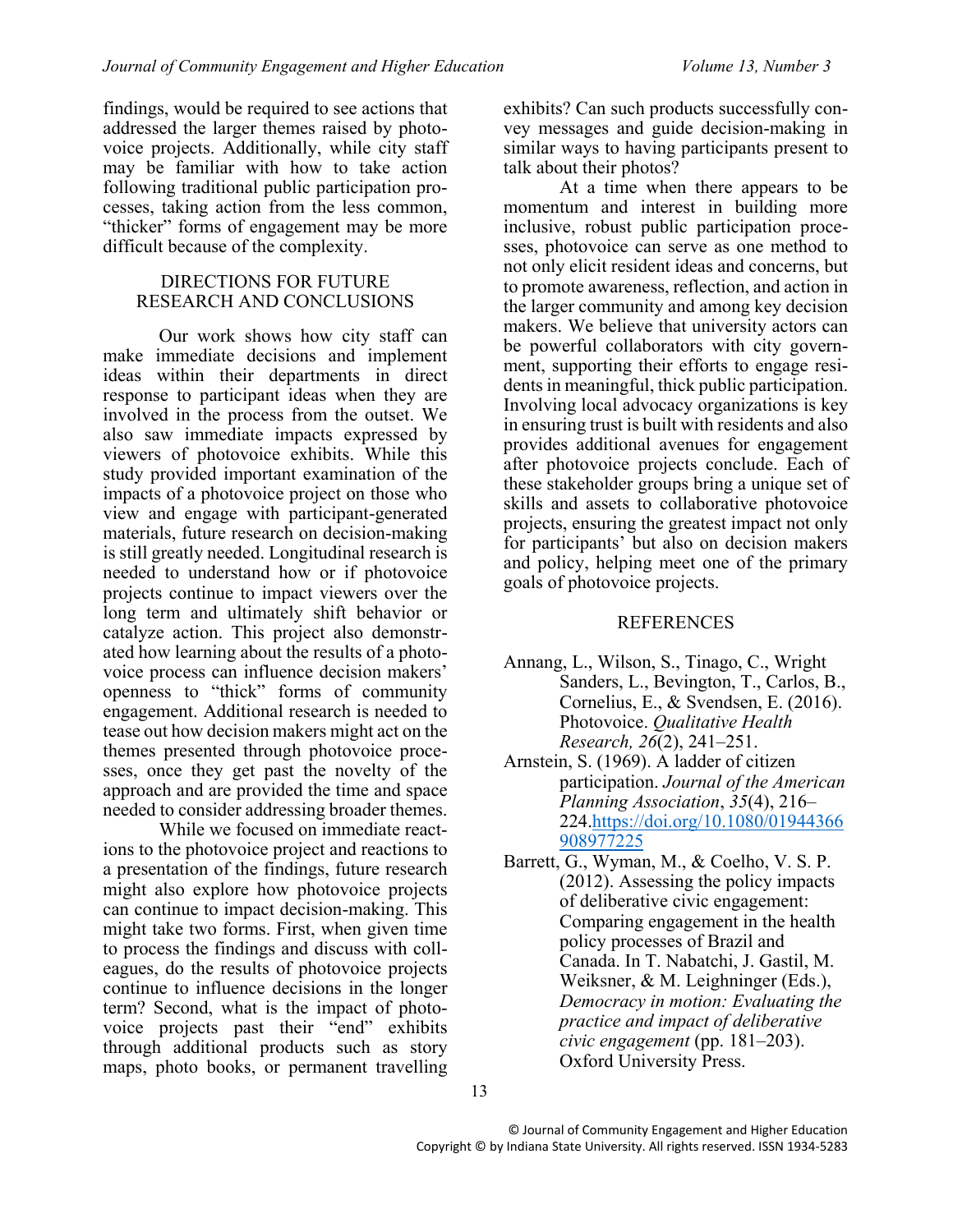- Bober, L. (2011). Visualising justice: The politics of working with children's drawings. In L. Theron, C. Mitchell, A. Smith, & J. Stuart (Eds*.), Picturing research: Drawing as visual methodology* (pp. 63–76). Sense Publishers.
- Carlson, E. D, Engebretson, J., & Chamberlain, R. M. (2006). Photovoice as a social process of critical consciousness. *Qualitative Health Research, 16*(6), 836–852.
- Catalani, C., & Minkler, M. (2010). Photovoice: A review of the literature in health and public health. *Health Education & Behavior*, *37*(3), 424– 451. [https://doi.org/10.1177/](https://doi.org/10.1177/%201090198109342084)  [1090198109342084](https://doi.org/10.1177/%201090198109342084)
- Chevalier, J., & Buckles, D. (2013). *Participatory action research: Theory and methods for engaged inquiry.* Routledge.
- Coronado, C., Freijomil-Vázquez, C., Fernández-Basanta, S., Andina-Díaz, E., & Movilla-Fernández, M. (2020). Using photovoice to explore the impact on a student community after including cross-sectional content on environmental sustainability in a university subject: A case study. *International Journal of Sustainability in Higher Education, 21*(7), 1331– 1350.
- Fetters, M., & Molina-Azorin, J. (2017). The Journal of Mixed Methods Research starts a new decade: Perspectives of past editors on the current state of the field and future directions. *Journal of Mixed Methods Research*, *11*(4), 423– 432. [https://doi.org/10.1177/15586898](https://doi.org/10.1177/1558689817729476) [17729476](https://doi.org/10.1177/1558689817729476)
- Freire, P. (1970). *Pedagogy of the oppressed.* The Seabury Press.
- Greene, S., Burke, K. J., & McKenna, M. K. (2018). A review of research connecting digital storytelling, photovoice, and civic engagement. *Review of Educational Research, 88*(6), 844–878.
- Harper, D. (1986). Meaning and work: A study in photo elicitation. *Current Sociolo*gy, *34*, 24–45. [https://doi.org/](https://doi.org/%2010.1177/001139286034003006)  [10.1177/001139286034003006](https://doi.org/%2010.1177/001139286034003006)
- Hergenrather, K. C., Rhodes, S. D., Cowan, C.A., Bardhoshi, G., & Pula, S. (2009). Photovoice as communitybased participatory research: A qualitative review. *American Journal of Health Behavior, 33*(6), 686–98. https://doi.org/10.5993/ajhb.33.6.6
- Latz, A. (2017). *Photovoice research in education and beyond: A practical guide from theory to exhibition.* Routledge.
- LeCompte, M., & Schensul, J. (2010). *Designing and conducting ethnographic research: An*  introduction (2<sup>nd</sup> ed.). AltaMira Press.
- Liebenberg, L., Sylliboy, A., Davis-Ward, D., Vincent, A. (2017). Meaningful engagement of Indigenous youth in PAR: The role of community partnerships. *International Journal of Qualitative Methods, 16,* 1–16. [https:](https://doi.org/10.1177/1609406917704095) [//doi.org/10.1177/1609406917704095](https://doi.org/10.1177/1609406917704095)
- Liebenberg, L. (2018). Thinking critically about photovoice: Achieving empowerment and social change. *International Journal of Qualitative Methods, 17*(1), 1–9. [https://doi.org/](https://doi.org/%2010.1177/1609406918757631)  [10.1177/1609406918757631](https://doi.org/%2010.1177/1609406918757631)
- Lukensmeyer, C. J., & Torres, L. H. (2006). *Public deliberation: A manager's guide to citizen engagement*. IBM Center for the Business of Government.
- Mitchell, C. (2015). Looking at showing: On the politics and pedagogy of exhibiting in community-based research and work with policy makers. *Educational Research for Social Change, 4*(2), 48–60.
- Nabatchi, T., & Amsler, L. (2014). Direct public engagement in local government. *The American Review of Public Administration, 44*(4), 63S– 88S[.https://doi.org/10.1177/02750740](https://doi.org/10.1177/0275074013519702) [13519702](https://doi.org/10.1177/0275074013519702)

14